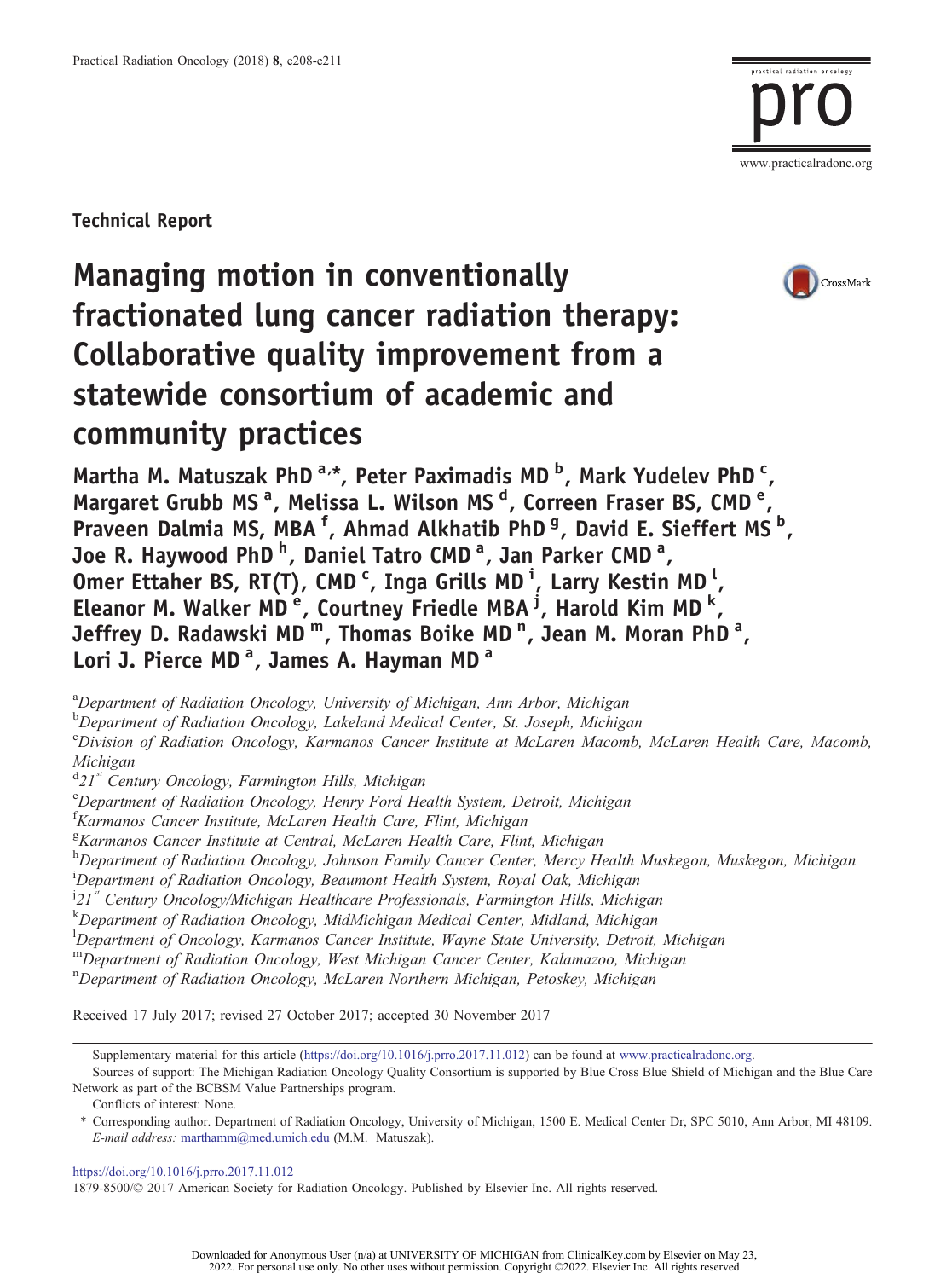The Michigan Radiation Oncology Quality Consortium (MROQC), funded by Blue Cross and Blue Shield of Michigan and Blue Care Network, was founded in 2011 as a collaborative effort between academic and community practice radiation oncology centers in the state of Michigan to assess the utilization of and need for advanced planning and delivery techniques in the treatment of breast and lung cancer patients. The consortium currently includes 22 active institutions. As part of the group's efforts, several quality improvement projects have been initiated, such as the promotion of accelerated whole breast fractionation in eligible patients[.](#page-3-0)<sup>[1](#page-3-0)</sup> In late 2014, a project was initiated to increase utilization of respiratory motion assessment for definitive, conventionally fractionated patients with lung cancer. Although national recommendations suggest motion assessment for patients in whom respiratory motion is expected to have a potential effect on treatment[,](#page-3-0)<sup>[2,3](#page-3-0)</sup> our data showed a consortium utilization rate of only 56%, with some institutions much lower than that. It can be difficult to predict which tumors may benefit from motion management techniques during treatment planning and/or delivery[,](#page-3-0) [3-5](#page-3-0) although the extent of motion, on average, is increased in nonattached and lower lobe tumors.

The lack of accurate motion assessment and management leads to incomplete understanding of the planned and delivered doses in patients with lung cancer and undermines our ability to characterize the relationship between dose and toxicity as well as dose and local control. Although guidelines for motion assessment exist, utilization of these guidelines outside of clinical trials is largely unknown. Given the high variability across institutions and the perceived underutilization of motion assessment in MROQC, a working group was formed to study the potential reasons for underutilization, identify barriers to efficient use, and develop and recommend "good practices" that could help institutions improve their utilization rates. Here we present the results of our quality improvement efforts regarding motion assessment utilization and provide, as a supplement to this article (Appendix E1; available as supplementary material online only at [www.practicalradonc.org](http://www.practicalradonc.org/article/S1879-8500(17)30372-7/fulltext)), the "good practice" guidelines report that was developed and adopted by the consortium.

# Baseline data collection and analysis

The lung patient cohort collected as part of MROQC includes all patients receiving conventionally fractionated radiation therapy with definitive intent at each of the participating institutions. Patients receiving stereotactic body radiation therapy or having prior thoracic radiation or metastatic disease are not eligible. After radiation is completed, clinical and technical data are collected. On the technical side, a data abstractor from the treating institution, usually a dosimetrist, completes a patientspecific treatment survey regarding the simulation, con-touring, and treatment planning[.](#page-3-0)<sup>[6](#page-3-0)</sup> Surveys include information regarding the use of and type of motion assessment (eg, 4-dimensional computed tomography [4DCT], fluoroscopy, up-front motion management) and any use of motion management techniques for simulation and/or treatment. At the onset of this project, of a total of 680 patients treated from 2011 through the third quarter of 2014, the rate of motion assessment was 56%, with highly variable between-institution rates ranging from  $\sim$ 10% to 100% [\(Fig 1](#page-2-0)).

All sites had motion assessment capabilities, with all but 1 institution having 4DCT capabilities. To appreciate the strategies used, [Fig 2](#page-2-0) shows the types of motion assessment performed, by institution, for all MROQC lung cancer patients treated before the third quarter of 2014. Here, we see that 4DCT is the predominant motion assessment strategy.

The gathered baseline data suggested that there could be barriers to successful motion assessment at many institutions. Based on discussions within the working group and at quarterly consortium meetings, barriers to routine motion assessment included a lack of (1) software and/or hardware resources, (2) knowledge of efficient implementation, and/or (3) belief that it was necessary and beneficial to perform motion assessment for conventionally fractionated lung patients; for example, slow 4DCT reconstruction hindered motion assessment at several centers.

Although we believed use of motion assessment had been well established in the literature, it was clear to the working group that education could play a large role in improving its adoption in clinical practice. In addition, the lack of knowledge and resources available to perform motion assessment safely, effectively, and efficiently was a concern that we sought to address through institutional site visits and subsequent publication of good practices relating to the utilization of motion assessment.

# Good practices observations and suggestions report

Members of the motion assessment working group participated in 6 site visits to MROQC institutions that volunteered to open their departments to demonstrate their motion assessment and management strategies for lung cancer patients. Based on these visits and survey information, the working group drafted a good practices summary report that was adopted as an approved guideline of the consortium. This report is included in Appendix E2 of this article. The goal of the report is to aid institutions in improving the quality, safety, and efficiency of motion assessment practices in their departments. Because many high-quality practices are represented with a variety of different techniques and equipment, we purposely avoided

Downloaded for Anonymous User (n/a) at UNIVERSITY OF MICHIGAN from ClinicalKey.com by Elsevier on May 23, 2022. For personal use only. No other uses without permission. Copyright ©2022. Elsevier Inc. All rights reserved.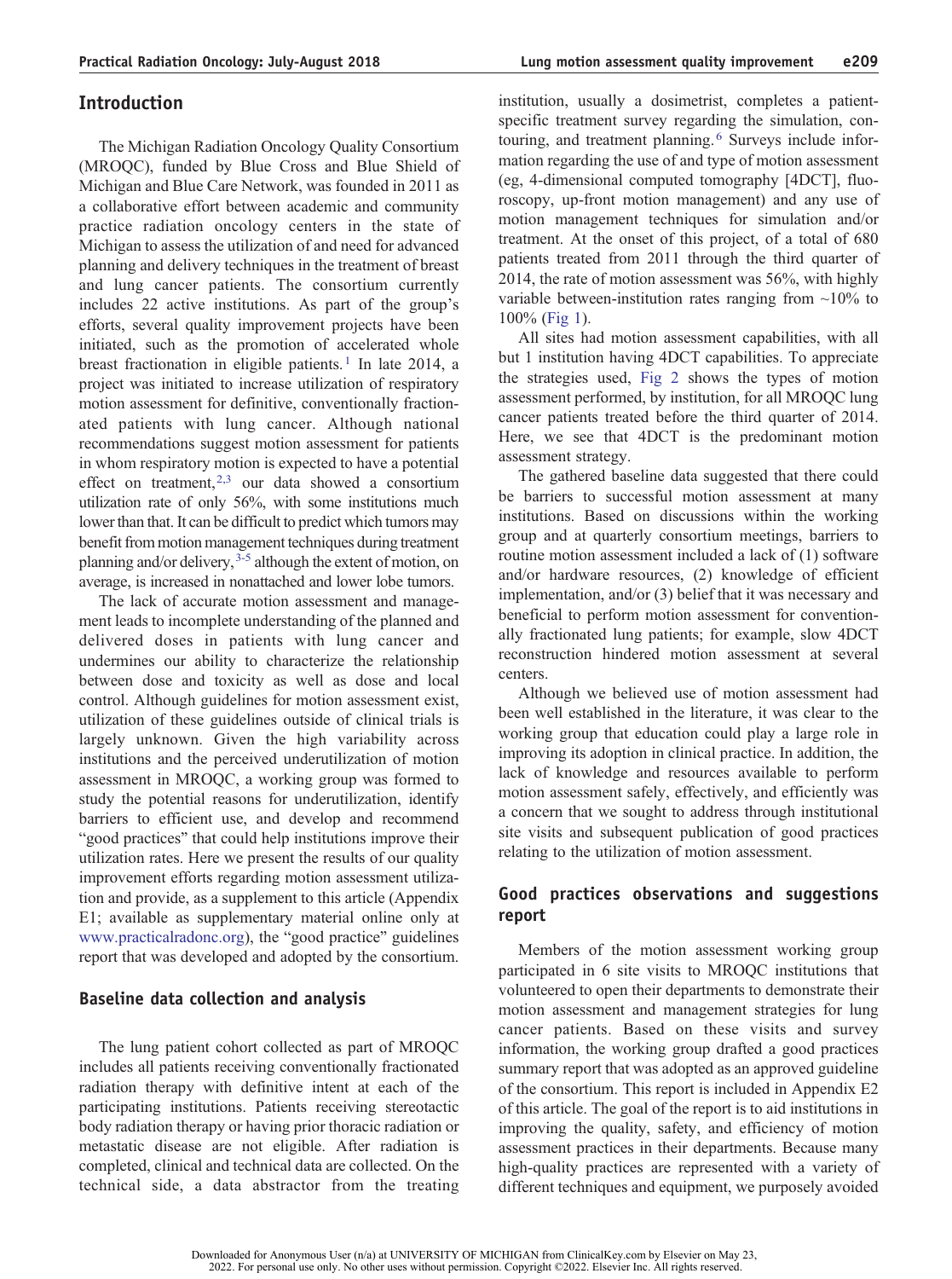<span id="page-2-0"></span>

Figure 1 Rate of motion assessment at the time of simulation for lung patients treated at individual MROQC institutions from 2011 until the third quarter of 2014.



Figure 2 Motion assessment strategies used at the time of simulation for MROQC patients, by institution, from 2011 through the third quarter of 2014 (before initiation of the motion assessment quality improvement working group). CT, computed tomography; 4DCT, 4-dimensional computed tomography.

recommending "best practices" and instead tried to highlight practices that we deemed positive in light of safe, quality, and efficient motion assessment and management for lung cancer radiation therapy. The good practices are organized into 4 categories: general, simulation, contouring/image fusion, and image guidance.

#### Quality improvement results

Starting in the last quarter of 2014, the motion assessment working group began educating the consortium on the merits of motion assessment through a series of quarterly presentations. In addition, each institution was provided with quarterly practice reports along with the ability to self-generate reports as desired, summarizing their utilization of motion assessment relative to the entire consortium. Starting in 2015, annual motion assessment performance metrics were used as part of a pay-forperformance measure of the MROQC funding model through Blue Cross and Blue Shield of Michigan and Blue Care Network. Institutions with motion assessment rates  $\geq$ 85% were given the maximum number of points, those at 50% to 84% received 80% of points, 25% to 49% rates received 40% of points, and  $\leq$ 25% earned 0 points. The



Figure 3 Rates of motion assessment before working group initiation and quarterly afterwards. Q, quarter.